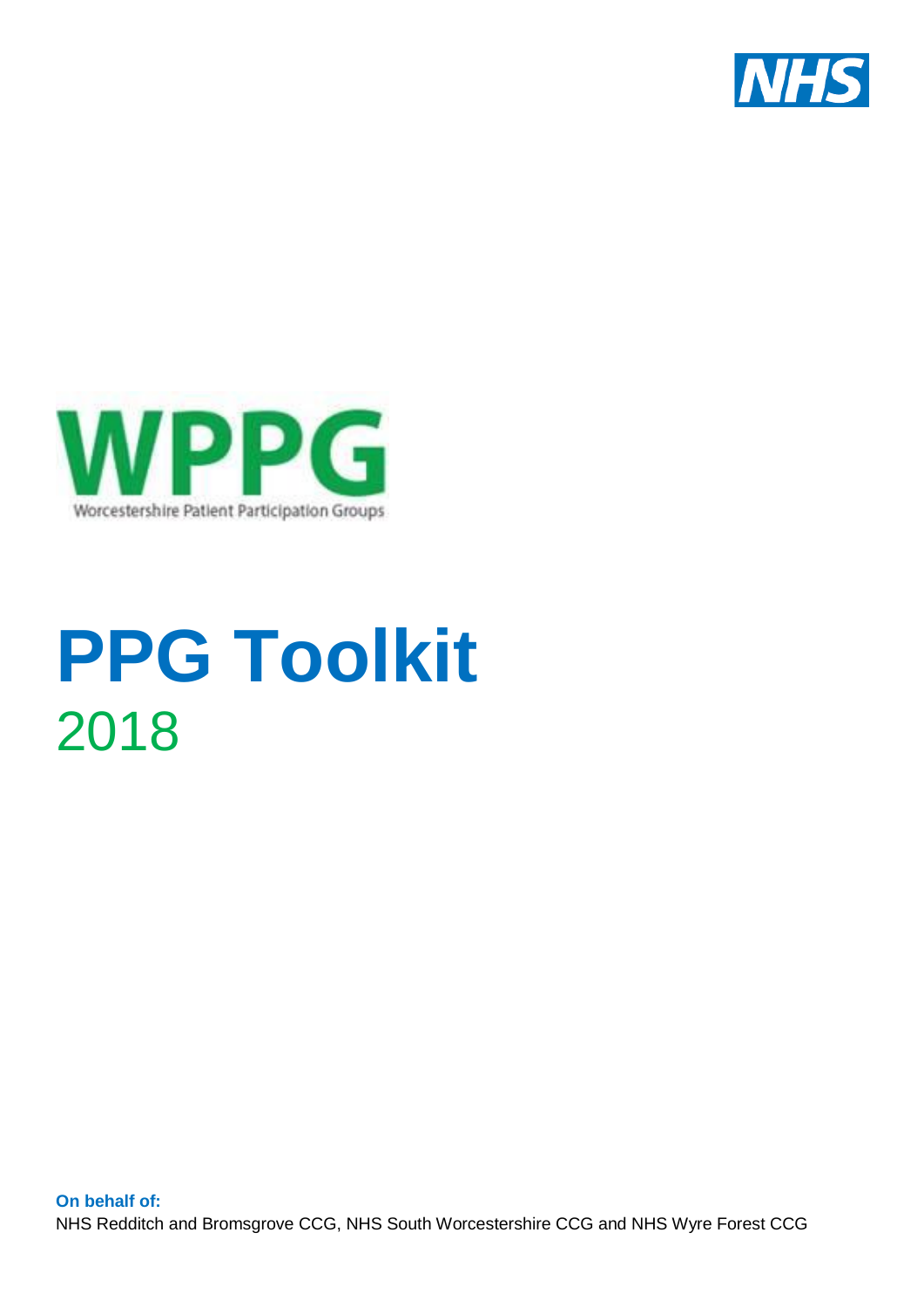# **Introduction**

From 1 April 2015, it is a requirement in the GP Contract for all practices to have a PPG (either virtual or physical).

Patient Participation Groups are usually run by patients, typically they will have a committee that meets regularly to give the PPG some leadership and a sense of direction. The PPG should work closely with the Practice and it is best practice for members of the Practice Team, including General Practitioners to be part of the Patient Participation Group.

Each PPG is, and should be, different. They should reflect the GP practice and its population and are shaped by the staff and volunteers. This toolkit aims to provide you with support and signpost you onto further resources, please adapt the suggestions and templates to meet the needs of your PPG.

#### **All documents referred to in this Toolkit can be downloaded at:**

[www.worcestershire.nhs.uk/EasysiteWeb/getresource.axd?AssetID=167164&servicetype=Attachment](http://www.worcestershire.nhs.uk/EasysiteWeb/getresource.axd?AssetID=167164&servicetype=Attachment)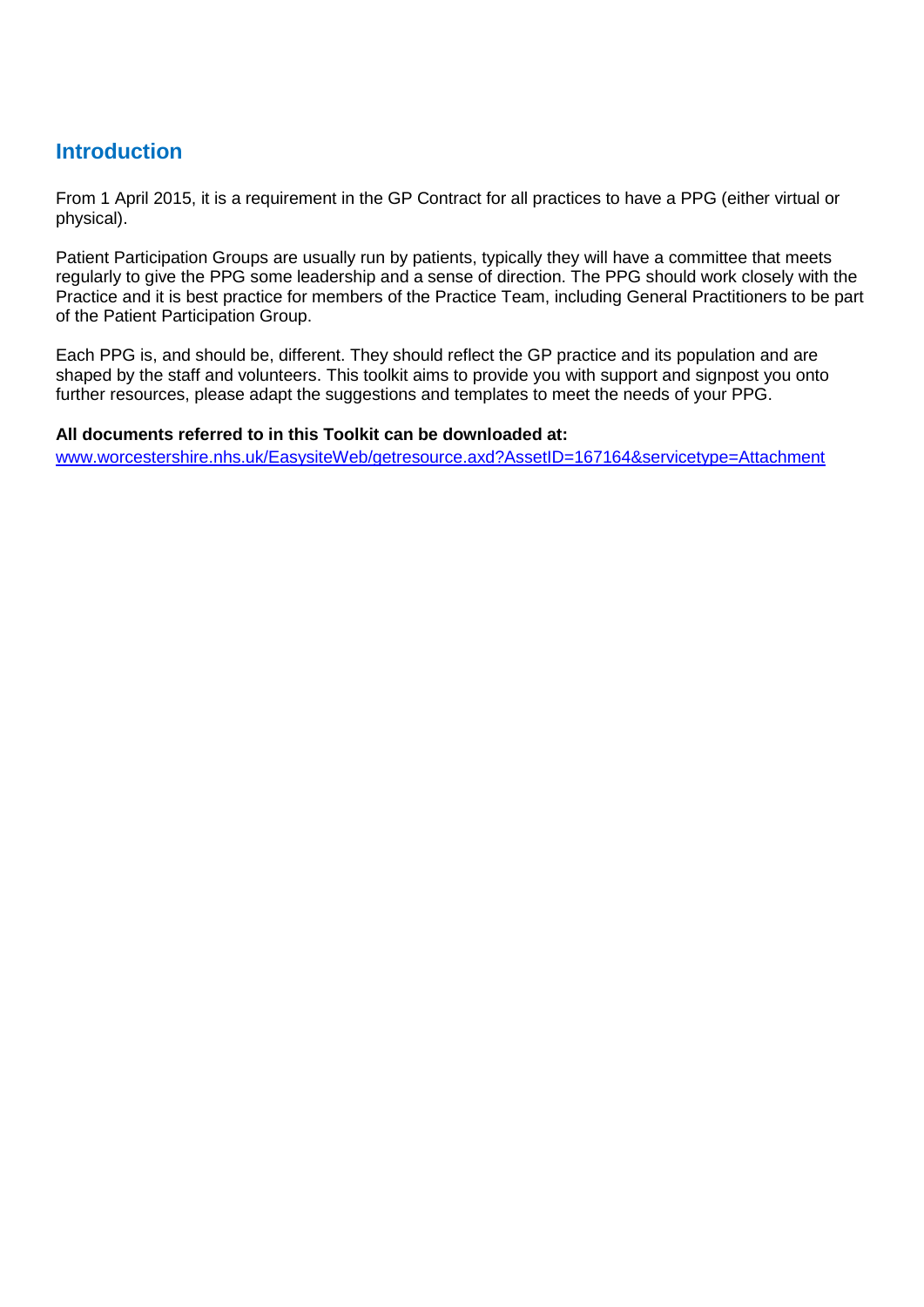## **What is the purpose of a PPG?**

PPGs are intended to be a route for patients to work together with their GP practice, to advise and inform their Practice on what matters most to patients and to help identify solutions to problems. Members of PPGs should think about the wider patient interest and not just their own personal concerns when serving on the PPG.

Every PPG should be clear about what it is there to do and hopes to achieve. It should have well-thought out core objectives so that if someone asks what the group does, there is a clear answer. These goals and aspirations need to be realistic and achievable because the PPG is comprised of volunteers. In most instances, the Patient Partnership Group will work in partnership with the Practice and other partners when appropriate to achieve their purpose.

#### **The role of the PPG includes:**

- being a critical friend to the practice:
- advising the practice on the patient perspective and providing insight into the responsiveness and quality of services;
- encouraging patients to take greater responsibility for their own and their family's health;
- carrying out research into the views of those who use the practice;
- organising health promotion events and improving health literacy;
- regular communication with the patient population.

## **Suggested TOR**

Please see a suggested Terms of Reference in the Appendix which includes a Code of Conduct, Agenda and details on Equality. Please note that these are very comprehensive and are for guidance only.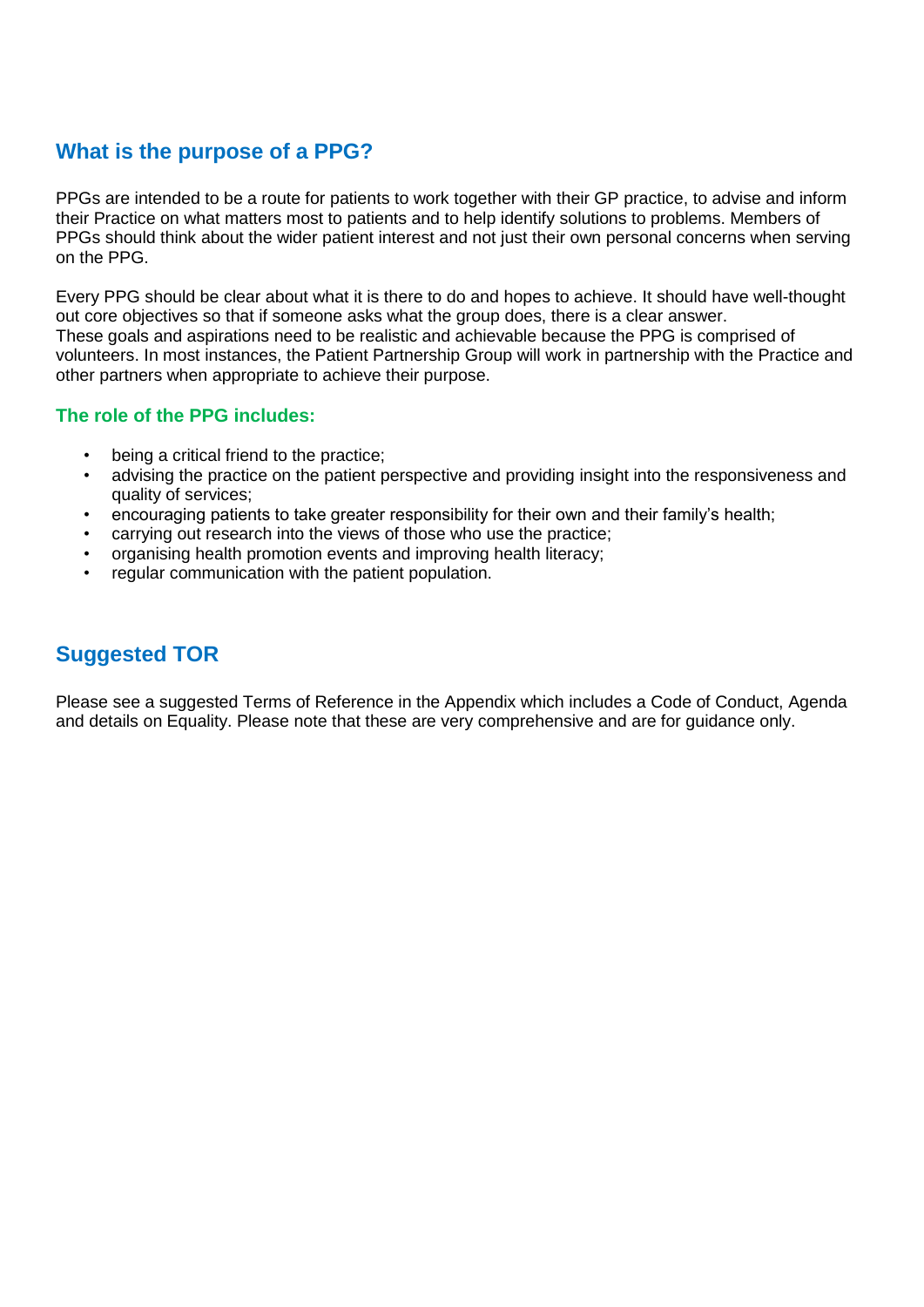# **Recruitment**

Sometimes PPG's find it difficult to recruit a variety of people, but they want to be as representative as possible.

#### **There are a variety of methods you could use for recruitment:**

- Adverts on notice boards/screens / website/ social media
- Invitation on prescriptions
- Personal invitation by practice team / GP to patients they feel could be interested
- Informal events, stands or coffee mornings could attract new members
- A PPG member present in the waiting room helping could attract new members
- Visiting local community groups
- Advertising for specific people/roles e.g. a young person to contribute to a newsletter as part of their coursework
- Be flexible with your meetings/communications to accommodate new people e.g. meet alternatively in the day/evening or have virtual members sent the agenda so they can comment even if not attend.

#### **Understanding why people participate can help with recruitment:**

- Motivation: the reasons why someone wants to participate. This might be due to their values, desire for social interaction.
- Trigger to start participating: this might be a change in life e.g. retirement, which gives them more time to participate, being upset or angry about something and wanting to make a change, or just being asked to participate.
- Resources: a person's personal resources including things like time, money, health, and confidence can influence their decision about whether to participate.
- Opportunities to participate: a PPG offer the opportunity to participate; linking together people with similar interests and concerns, offering the space and support to participate, and is a simple 'vehicle' for the GP practice and patients to work together

Summarised from "Pathways through Participation" (September 2011)

#### **Young People**

PPG's are often keen to recruit young people but can find this difficult. See the British Youth Council's Top Tips for Involving Young People in PPG's: [http://www.byc.org.uk/wp-content/uploads/2017/07/NHS-Youth-](http://www.byc.org.uk/wp-content/uploads/2017/07/NHS-Youth-Forum-Brochure-for-PPGs.pdf)[Forum-Brochure-for-PPGs.pdf](http://www.byc.org.uk/wp-content/uploads/2017/07/NHS-Youth-Forum-Brochure-for-PPGs.pdf)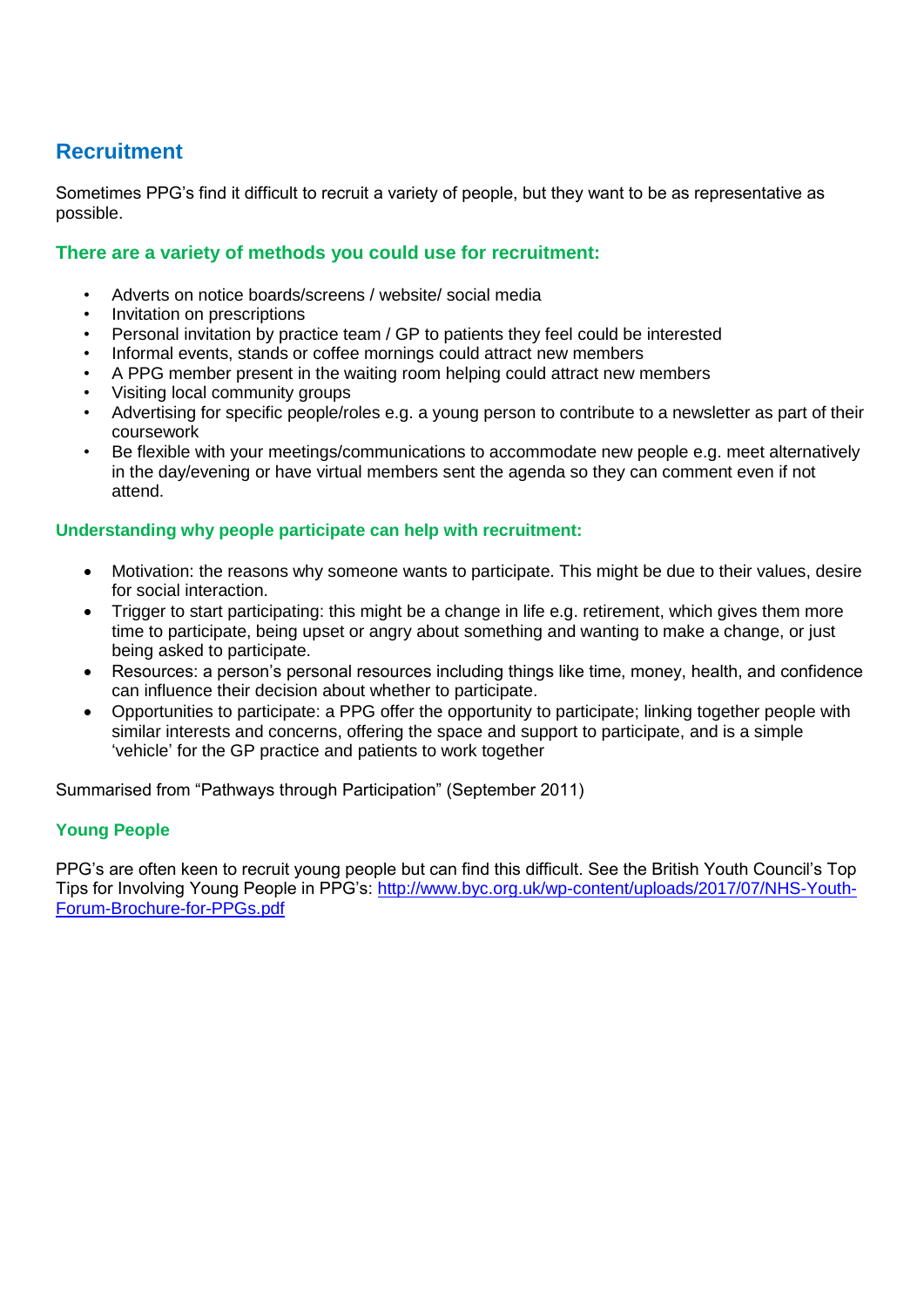# **National Association of Patient Participation**

The National Association of Patient Participation (NAPP) is the UK umbrella organisation for patient-led groups in general practice. Their website has lots of resources that can support your groups, and you can also join them as a member for an annual fee to receive further resources and information.

<https://www.napp.org.uk/index.html>

## **National Patient Participation Awareness Week**

PPG Awareness Week is in June every year. NAPP provide templates and planners if you would like to celebrate the week.

Aims of the week include honouring the work of participants and encouraging new participants. as well as making the public aware that Patient Participation groups exist and advertising the work that the groups carry out.

## **Communications**

Good communications between the practice, the PPG and the practice population is vital. NAPP created a very useful document to help support with communications (please note this was created in 2009) which is available in the Appendix.

## **Action Plans**

An action plan to help your PPG to focus on what it wants to achieve. We suggest that this is kept short and simple, with clear timelines (we suggest these are no longer than 12 months) and responsibilities. Please see the template in the appendix as a guideline.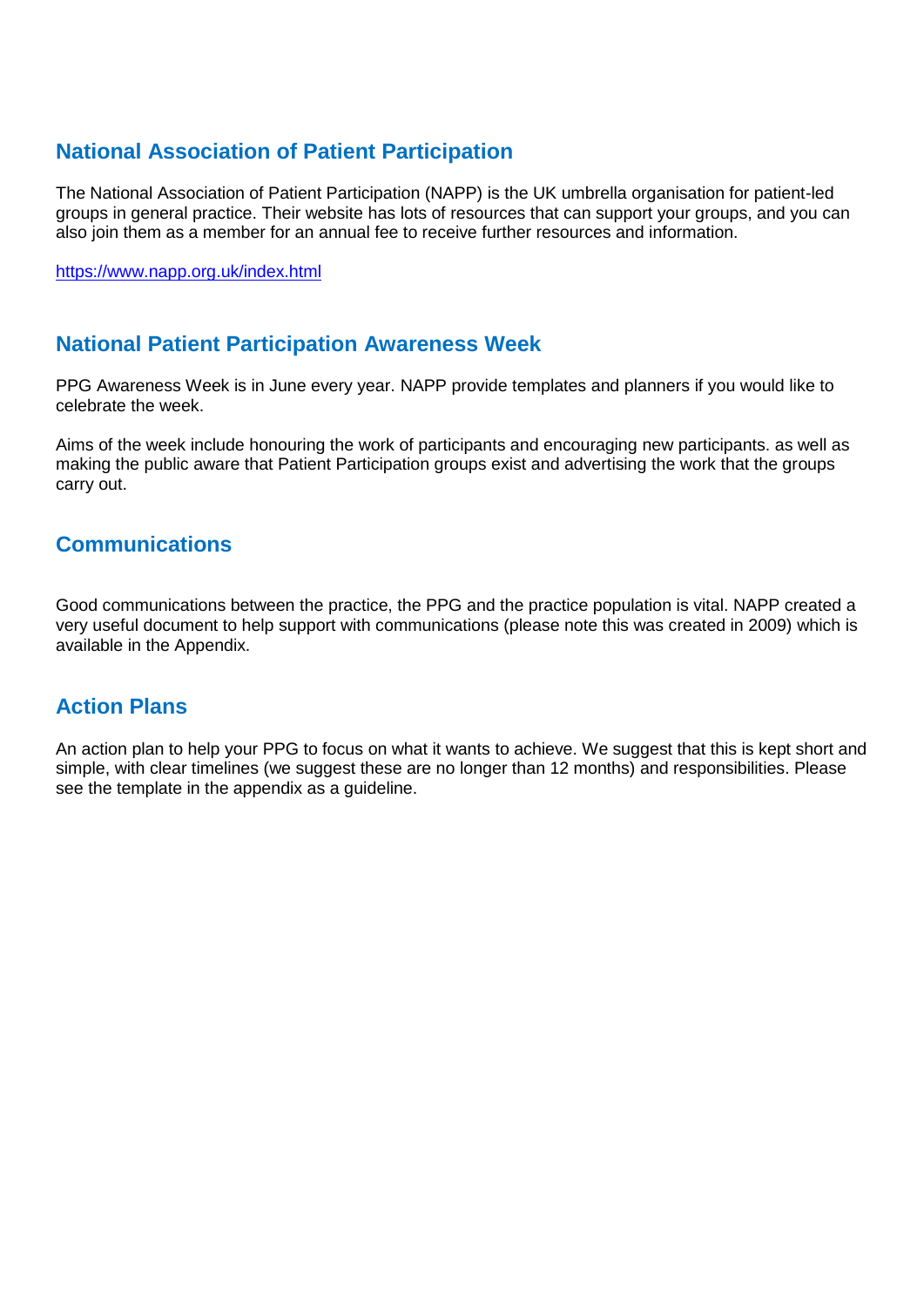# **Suggested PPG Activities**

Once your PPG is established and working well you may wish to look at different activities to keep members interested, support the practice in new ways and possibly involve new people

#### **Here are some suggestions that Worcestershire PPGs have been doing:**

- Face to face meetings with practice and sharing information Christmas lunch for the elderly
- Waiting room and check in support
- Holding arthritis event
- Charity stands in waiting room
- Patient Surveys
- Distribute FFT
- Digital Inclusion training
- 'Meet and greet' role at Flu Clinics
- Members have links to other organisations e.g. carers groups

See Fifty Reasons document from NAPP for more ideas in the Appendix

## **How do PPGs have a voice?**

PPGs may hear issues from patients or discuss problems that cannot be resolved on a practice level. The CCG wants to hear these! Please contact the Engagement Team and we will discuss this with you and endeavour to address the issues or use these opinions in our wider commissioning work.

Alternatively, you may wish to discuss this with a CCG Lay member;

• Sarah Harvey Speck, Lay Member, Public and Patient Involvement and Quality: [sarah.harvey-speck@nhs.net](mailto:sarah.harvey-speck@nhs.net)

Or alternatively a local Supporting Lay Member:

- Chris Onions, Wyre Forrest: [chris.onions@nhs.net](mailto:chris.onions@nhs.net)
- Rachel Bennett, South Worcestershire: [rachel.bennett17@nhs.net](mailto:rachel.bennett17@nhs.net)
- Julie Savage, Redditch and Bromsgrove: [juliesavage@nhs.net](mailto:juliesavage@nhs.net)